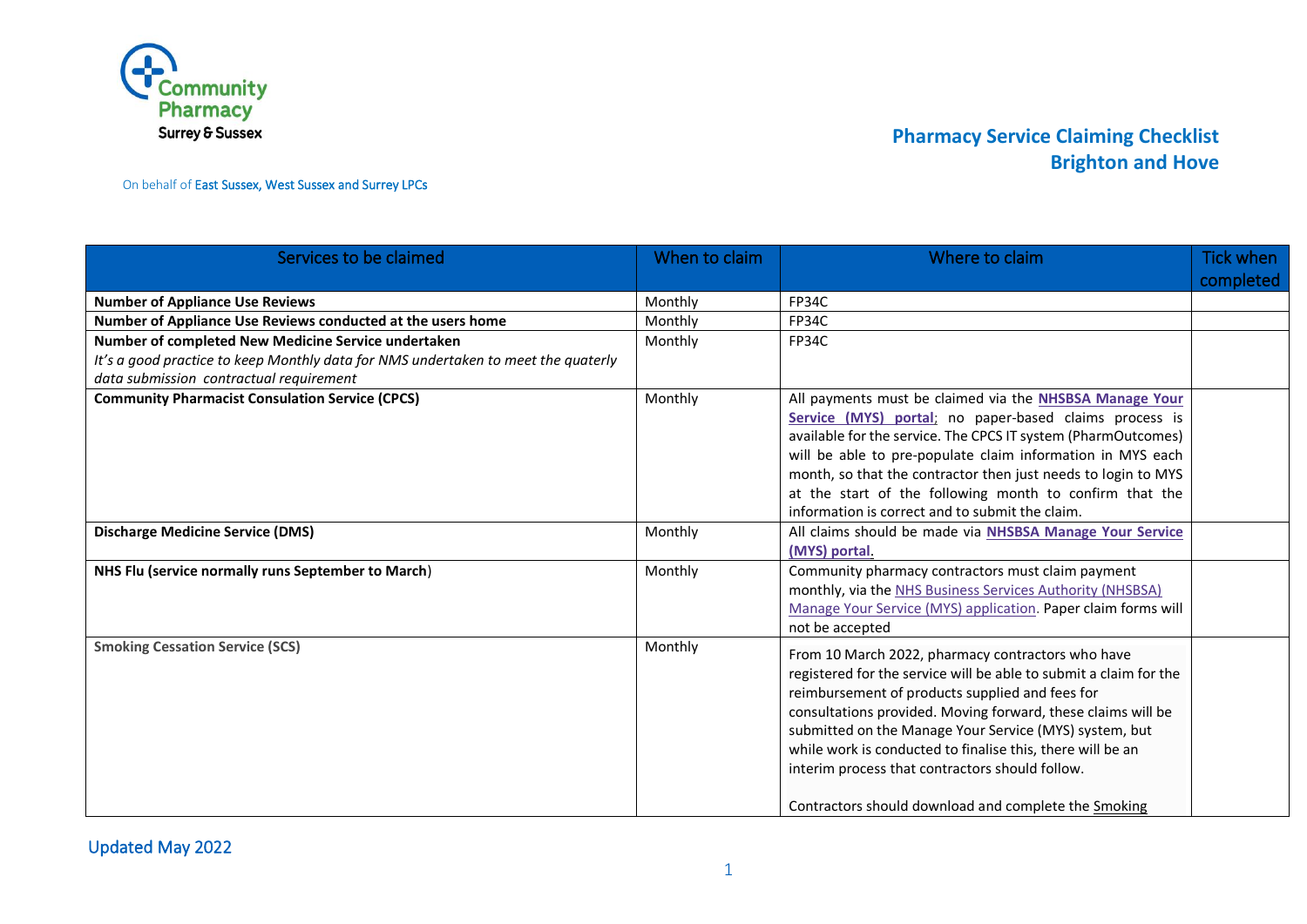|                                                                                                                                                                                                                                                                                                                                                                                                                                         |                                      | Cessation Service claim form (Excel: 38KB). They should send<br>it to nhsbsa.mys@nhs.net by the 5th day of the month<br>following the month the claim was made for. For<br>example, claims in March 2022 should be submitted by 5 April<br>2022.<br>Reimbursement for products supplied and consultations<br>provided will take place in the prescription month of when<br>the claims were submitted. For example, claims in March<br>2022 will be reimbursed alongside the March 2022<br>prescription month. |  |
|-----------------------------------------------------------------------------------------------------------------------------------------------------------------------------------------------------------------------------------------------------------------------------------------------------------------------------------------------------------------------------------------------------------------------------------------|--------------------------------------|---------------------------------------------------------------------------------------------------------------------------------------------------------------------------------------------------------------------------------------------------------------------------------------------------------------------------------------------------------------------------------------------------------------------------------------------------------------------------------------------------------------|--|
| <b>Hypertensive Case Finding Service</b>                                                                                                                                                                                                                                                                                                                                                                                                | Monthly                              | All payments must be claimed via the NHSBSA Manage Your<br>Service (MYS) portal                                                                                                                                                                                                                                                                                                                                                                                                                               |  |
| <b>Hepatitis C Antibody Testing Service</b>                                                                                                                                                                                                                                                                                                                                                                                             | Monthly                              | Community pharmacy contractors must claim payment<br>monthly, via the NHS Business Services Authority (NHSBSA)<br>Manage Your Service (MYS) application.                                                                                                                                                                                                                                                                                                                                                      |  |
| All Public Health commisioned services via Brighton and Hove City Council<br>Stop Smoking Service, Varenicline PGD, Emergency Hormonal Contraception,<br><b>Chlamydia treatment &amp; HLP Level -2 Programme</b><br>All Substance misuse service commissioned by CGL: Take Home Naloxone,<br><b>Supervised Consumption and Needle Exchange.</b><br>Good Practice to enter each consulation onto PharmOutcomes during the<br>appointment | By 5 <sup>th</sup> of every<br>month | All claims to be made via PharmOutcomes                                                                                                                                                                                                                                                                                                                                                                                                                                                                       |  |
| <b>Palliative Care Service</b><br>Good practice to keep the Palliative Care stock separated in the CD cabinet as the<br>out of date drugs are claimed via CCG under this service                                                                                                                                                                                                                                                        | Annually                             | All paper work to be send to the CCG                                                                                                                                                                                                                                                                                                                                                                                                                                                                          |  |
| <b>Specials &amp; Unlicensed Medicines Records</b><br>Contractor shall send a copy of the appropriately endorsed COA/COC/invoice to the<br>local NHS England team of the prescriber allowing the local NHS England team to<br>match expenditure to the special supplied. All patient identifiable data to be<br>removed prior to sending to NHS England team. This is a contractual requirement.                                        | Monthly                              | Local NHS England Team                                                                                                                                                                                                                                                                                                                                                                                                                                                                                        |  |
| <b>Private Controlled Drug Prescriptions</b><br>It is good practice to keep a copy of prescription in store as a record of dispensing                                                                                                                                                                                                                                                                                                   | Monthly                              | FP34PCD<br>https://www.nhsbsa.nhs.uk/sites/default/files/2017-<br>03/FP34PCDv6.pdf                                                                                                                                                                                                                                                                                                                                                                                                                            |  |

**For further advice and support from Community Pharmacy Surrey & Sussex Team, please contact us by:**  Email to **[LPC@communitypharmacyss.co.uk](mailto:LPC@communitypharmacyss.co.uk)**